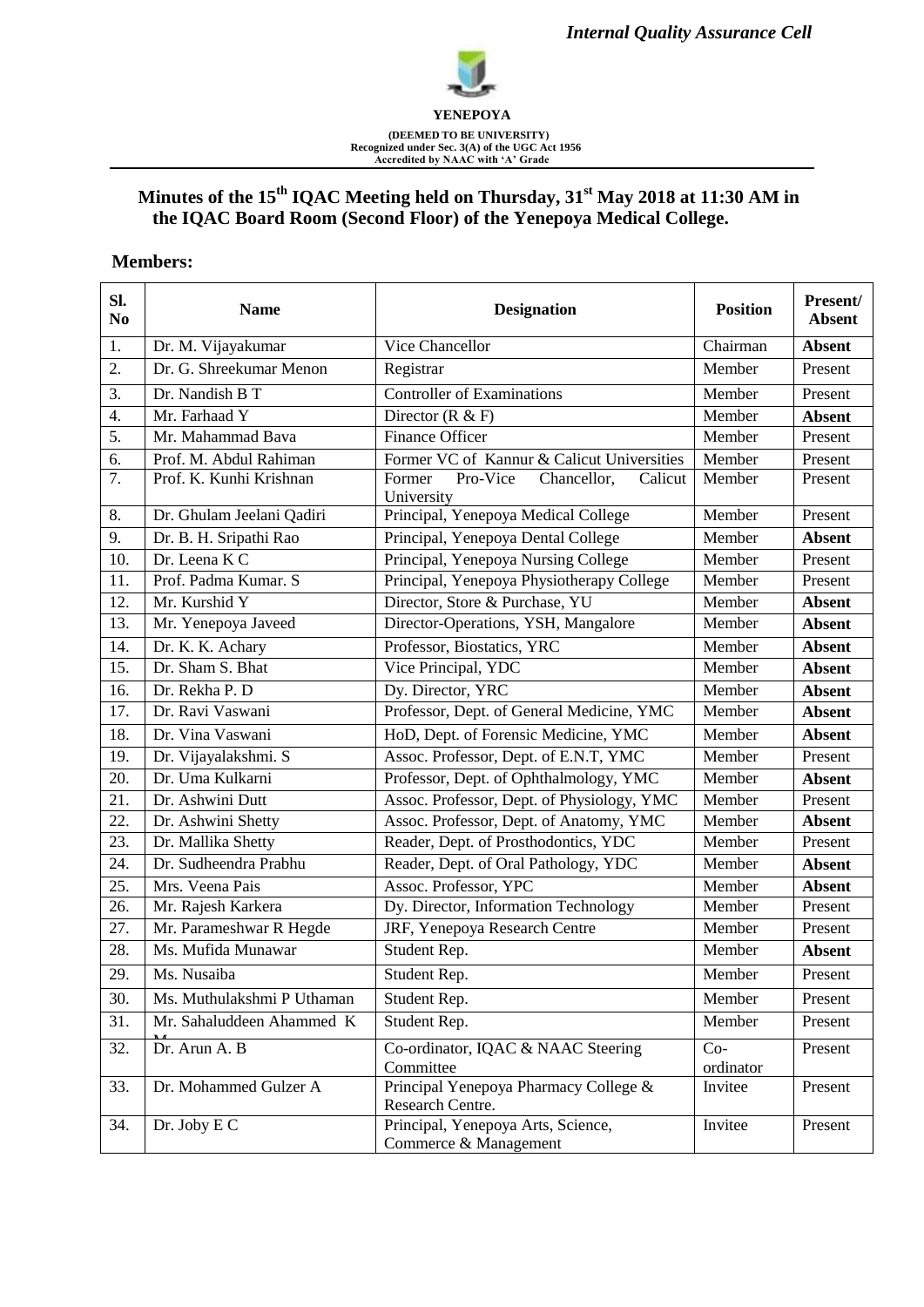#### *Internal Quality Assurance Cell*

| 35. | Dr. Vivekanand. V. Vernekar | Dean, Yenepoya Homeopathy College           | Invitee | Present       |
|-----|-----------------------------|---------------------------------------------|---------|---------------|
| 36. | Dr. S G Prasanna Aithal     | Dean, Yenepoya Ayurveda College             | Invitee | Absent        |
| 37. | Dr. Muhammad Amin Wani      | Chief Operating Officer, YMCH               | Invitee | <b>Absent</b> |
| 38. | Dr. Abhay Nirgude           | HoD, Dept. of Community Medicine, YMC       | Invitee | Present       |
| 39. | Dr. Prabha Adhikari M.R.    | HoD, Dept. of General Medicine, YMC         | Invitee | <b>Absent</b> |
| 40. | Dr. Vidya Bhat              | Professor, Dept. of Prosthodontics, YDC     | Invitee | Present       |
| 41. | Dr. Imran Pasha M           | Lecturer, Dept. of Public Health Dentistry, | Invitee | <b>Absent</b> |
|     |                             | <b>YDC</b>                                  |         |               |
| 42. | Dr. Umarani J.              | Professor, Yenepoya Nursing College         | Invitee | Present       |
| 43. | Dr. Rashmi Jain             | Co-ordinator, ACTS-YEN                      | Invitee | Present       |
| 44. | Dr. Bhagya Sharma           | Asst. Director, Centre for Environmental    | Invitee | Present       |
|     |                             | <b>Studies</b>                              |         |               |
| 45. | Mr. Suresh                  | <b>Physical Director</b>                    | Invitee | <b>Absent</b> |
| 46. | Mrs. Mamatha                | Chief Librarian                             | Invitee | Present       |
| 47. | Dr. Manodeep Chakraborty    | Associate Professor Yenepoya Pharmacy       | Invitee | Present       |
|     |                             | College                                     |         |               |

#### **The following agenda were discussed.**

# **1. Minutes of the 14 th IQAC meeting held on 26th February 2018.**

Read and Approved.

**2. Action taken report of the 14th IQAC meeting held on 26th February 2018.** Read and Approved.

### **3. Key parameters in new methodology with score above 15 points**

It was resolved to deliberate and develop suitable strategies by organizing the college wise (criteria wise) coordinators meeting, within next two months. All the necessary statutory approvals will be taken in a time bound manner.

A detailed criterion wise report on SWOC analysis will be placed before the next IQAC meeting.

# **4. Status of the Annual Report – 2017-18**

It was resolved to notify the Annual Report Committee for the year 2017-18 by the University. The finalized Annual Report will be made available by the next IQAC meeting.

# **5. Approval of the new data collection format**

Approved

The same will be circulated among the departments for the collection of data from June 2018. Further the detailed report with annexures will be collected from all the departments once in every three months.

# **6. Planning for collection and submission of data for revised NAAC methodology**

For the data collection, three workshops (Teaching & Non-teaching) have been organized (29<sup>th</sup> March 2018, 3<sup>rd</sup> May 2018 and 16<sup>th</sup>, 17<sup>th</sup> & 19<sup>th</sup> May 2018) and series of workshops have been planned for the next two months regarding importance of data